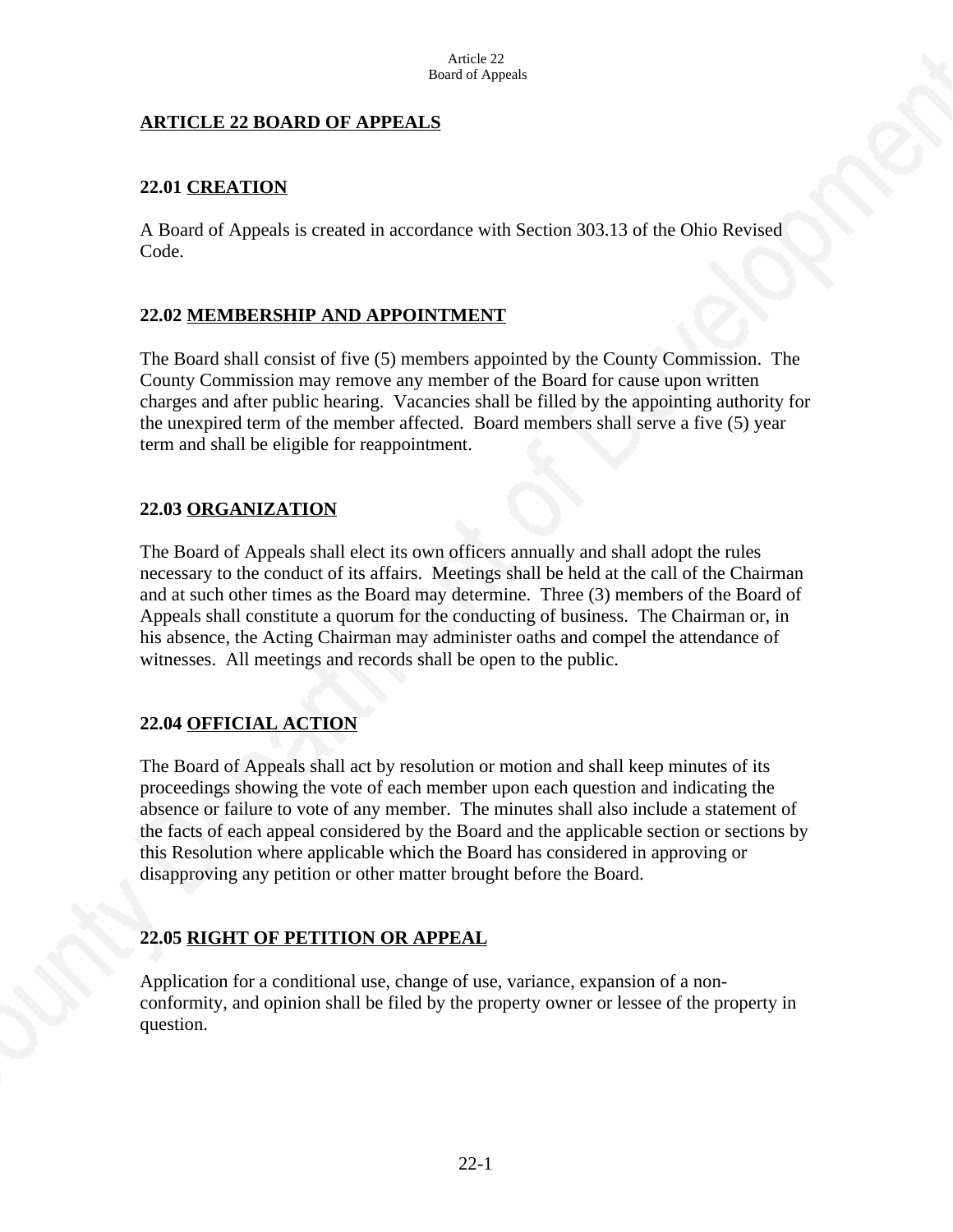All applications for the above referenced items shall be accompanied by a site plan as required under Section 21.02. An appeal of a ruling of the Enforcing officer shall stay all proceedings unless the Enforcing officer certified that by reason of facts pertaining to the matter in question, a stay in his opinion would cause imminent peril to life and property. When such certification is made, proceedings shall not be stayed except by a restraining order granted by the Board of Appeals or by the Court of Common Pleas.

## **22.06 FEE**

Each application for a variance, conditional use, change of use, expansion of a nonconformity, appeal, or opinion shall be accompanied by a fee to be determined by resolution of the Board of County Commissioners and under no conditions shall such sum or part thereof be refunded except as a result of administrative error.

## **22.07 HEARING**

The Board of Appeals shall fix a reasonable time for the hearing of any application, petition, or appeal. It shall give at least ten (10) days notice of the time and place of such hearing to the Enforcing officer and to the owners of record of property within three hundred (300) feet of the premises in question, such notice to be delivered personally or by mail addressed to the respective owners at the address given on the last assessment roll and by one publication in one or more newspapers of general circulation in the county. Any party may appear at such hearing in person, by agent, or by attorney. The Board shall decide the application or appeal within a reasonable time.

## **22.08 POWERS AND DUTIES**

The Board of Appeals shall have all the appropriate power and duties prescribed by law and by this Resolution. The Board shall have the following duties and powers:

A. Administrative Review: To hear and decide appeals only in such cases where it is alleged there is an error in any order, requirements, decision, or determination made by the Enforcing Officer in the enforcement of this Resolution. The concurring vote of a majority of those members of the Board present and voting shall be necessary to reverse any order, requirements, decision, or determination of the Enforcing Officer or to decide in favor of the applicant on any matter upon which the Board is required to pass under the terms of this Resolution.

B. Determination of Similar Uses: To determine if uses not specifically mentioned in this Resolution are similar to uses permitted within a district.

C. Determination of District Boundary Location: To determine the exact location of any district boundary if there is uncertainty as to exact location thereof. In making such determination the Board shall be guided by the provisions of section 4.03.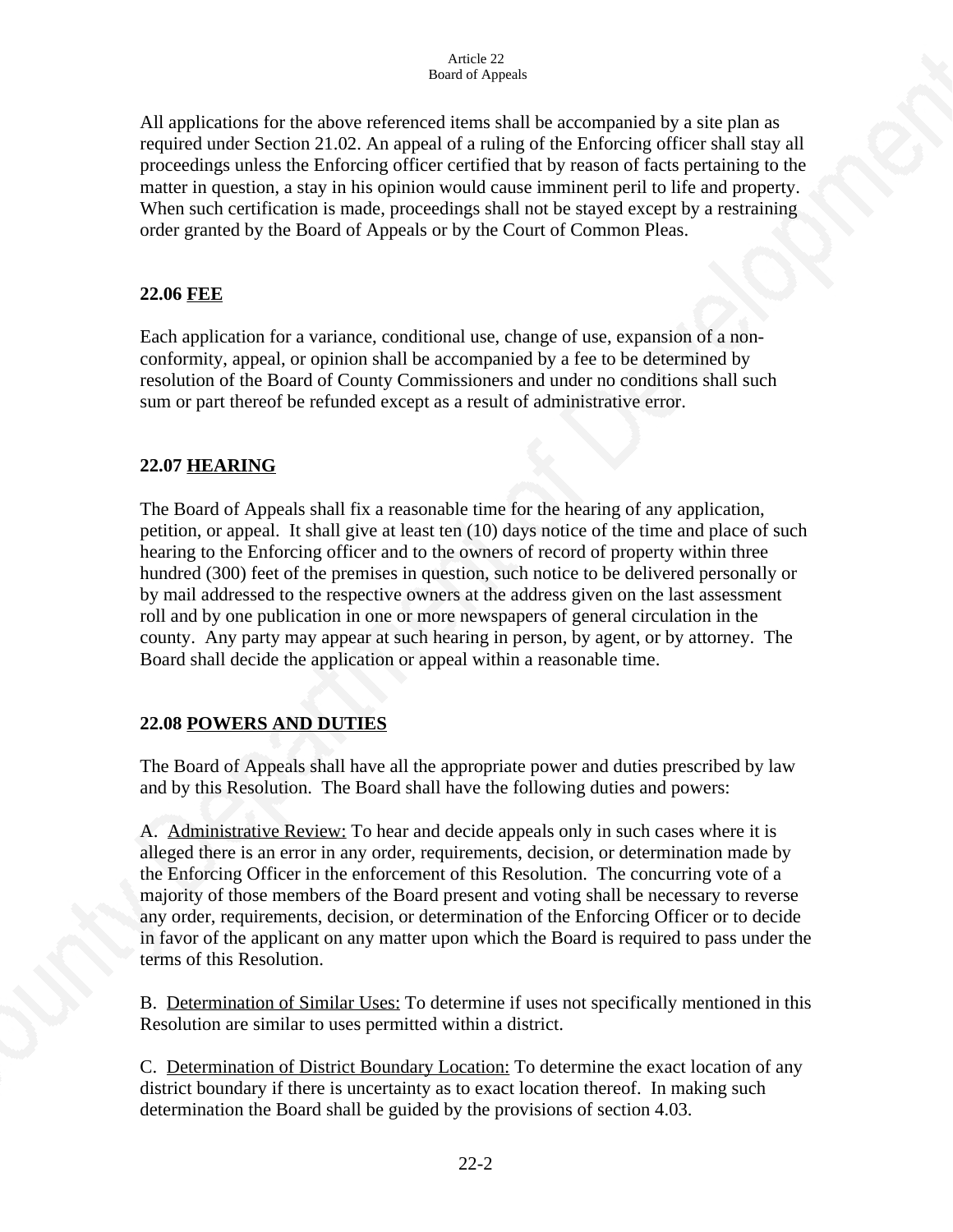D. Conditional Use Permits: To hear and decide only such conditional uses as the Board of Zoning Appeals is specifically authorized to pass on under the terms of this Resolution or to deny Conditional Use Permits when not in harmony with the intent and purpose of this Resolution or the Comprehensive Master Plan. Requirements of 22.11, Regulation of Conditional Uses shall be met in securing a Conditional Use Permit.

E. Variances: To vary the strict application of any of the requirements of this Resolution in the case of exceptionally irregular, narrow, shallow or deep lots or other exceptional physical conditions, whereby such strict application would result in practical difficulty or unnecessary hardship, not economic in nature, that would deprive the owner of the reasonable use of the land or building involved but in no other case. The fact that another use would be more profitable is not a valid basis for legally granting a variance. No nonconforming use of neighboring lands, structures, or buildings in the same district, and no permitted use of lands, structures or buildings in other districts shall be considered grounds for the issuance of a variance. No variance in the strict application of this Resolution shall be granted by the Board of Appeals unless and until the applicant submits, and the Board concurs with the following:

 1. Conditions and Circumstances: That special conditions and circumstances exist which are peculiar to the land, structure or building involved and which are not applicable to other lands, structures, or buildings in the same district.

2. Property Rights: That literal interpretation of the provisions of this Resolution would deprive the applicant of property rights commonly enjoyed by other properties in the same district under the terms of this Resolution.

3. Applicant Not at Fault: That the special conditions and circumstances do not result from the actions of the applicant, his agents, or prior property owners.

 4. No Special Privilege: That granting the variance requested will not confer on the applicant any special privilege that is denied by this Resolution to other lands, structures, or buildings in the same district.

 5. Harmony with Locality: That the variance requested shall not alter the essential character of the locality nor be in conflict with the Comprehensive Master Plan.

F. Procedure for Consideration of Petitions for Variance:

 1. The Board of Appeals shall make a finding that the reasons set forth in the application are valid and justify the granting of the variance. The Board shall also determine if the variance is the minimum variance that will make possible the reasonable use of land, building, or structure.

 2. Under no circumstances shall the Board of Appeals grant a variance which will permit a use which is not permitted in the district involved.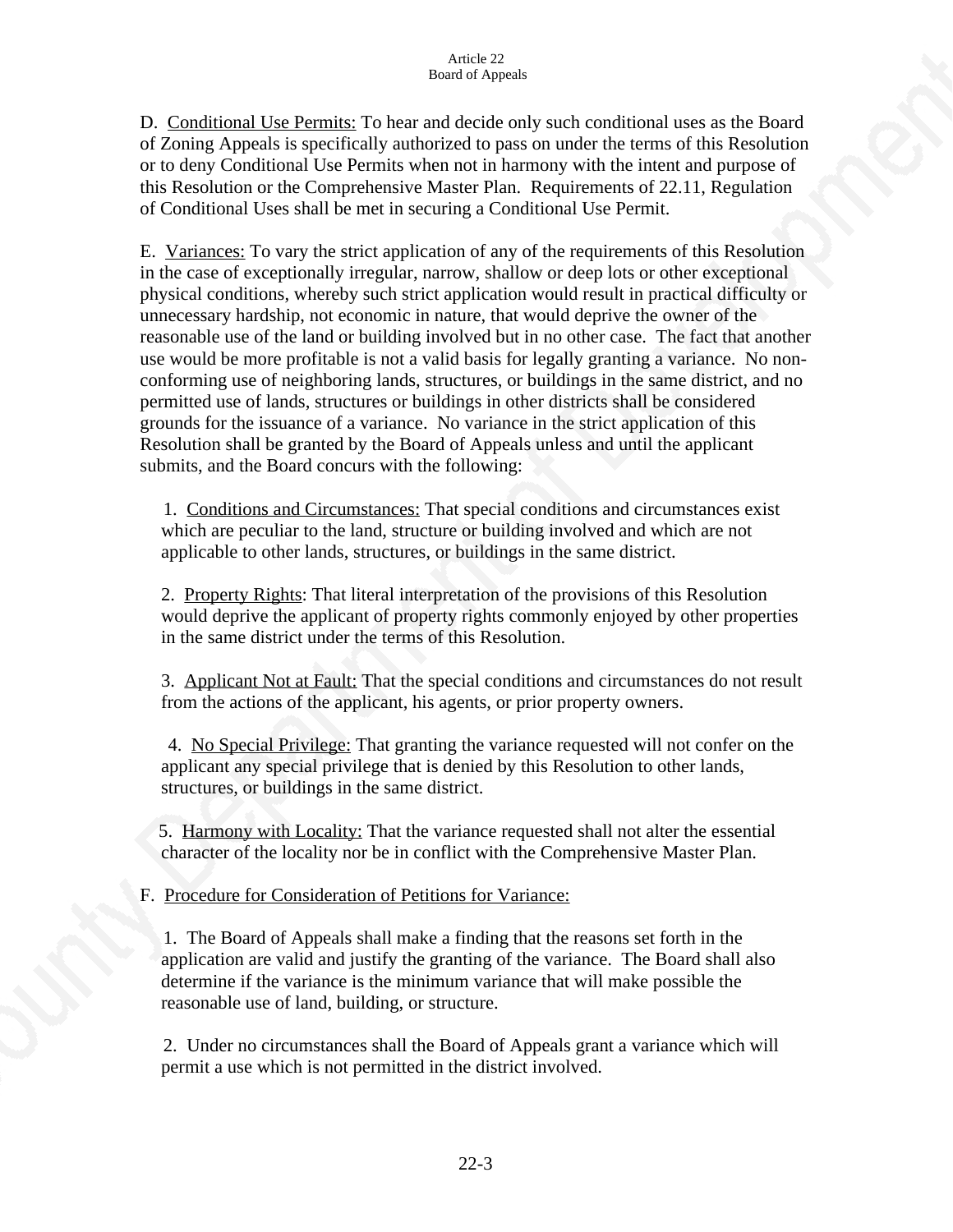3. Conditions: The Board of Appeals may prescribe appropriate conditions and safeguards in conformity with this Resolution. The Board of Appeals shall require a performance bond or irrevocable letter of credit to assure conformance to such conditions and safeguards as the Board may require.

4. Violation: Violation of such conditions and safeguards when such are made a party of the terms under which a variance is granted, shall cause the aforementioned performance bond to be forfeited or a draft to be drawn on the full amount of the letter of credit and shall be deemed in violation of this Resolution punishable under Section 21.07.

5. Public Hearings: Prior to taking action on a request for a variance, the Board of Appeals shall hold a public hearing and give notice to property owners as in Section 22.07 of this Resolution.

## **22.09 WITHDRAWAL PROCEDURE**

Any application for a variance, conditional use, change of use, expansion of a nonconformity or appeal may be withdrawn up to seven (7) days before the scheduled public hearing thereon. Such request must be in writing, signed by the applicant and filed in the office of the Enforcing Officer holding such hearing. Such withdrawal shall void said application and cancel all future proceedings upon said application. If said withdrawal is not properly and timely field, Article 23.03 of the Zoning Resolution shall apply to any future applications. In no case shall application fees be refunded, either in part or in whole, regardless of the proceedings or lack thereof, after the filing of any such application.

## **22.10 APPLICATION FREQUENCY LIMITATIONS**

For any parcel of property or portion thereof only one of each of the following applications shall be filed for consideration during any consecutive six (6) month period unless a change of ownership takes place: Conditional Use Permit, Change of Use Permit and Variance.

# **22.11 REGULATION OF CONDITIONAL USES**

The provisions of Section 22.11 of this Resolution apply to the location and maintenance of any and all conditional uses.

A. Purpose: In recent years the characteristics and impacts of an ever increasing number of new and unique uses, together with the broadening of numerous conventional uses, have fostered the development of more flexible regulations designed to accommodate these activities in a reasonable and equitable manner, while safeguarding both the property rights of all individuals and the health, safety, and morals of the community.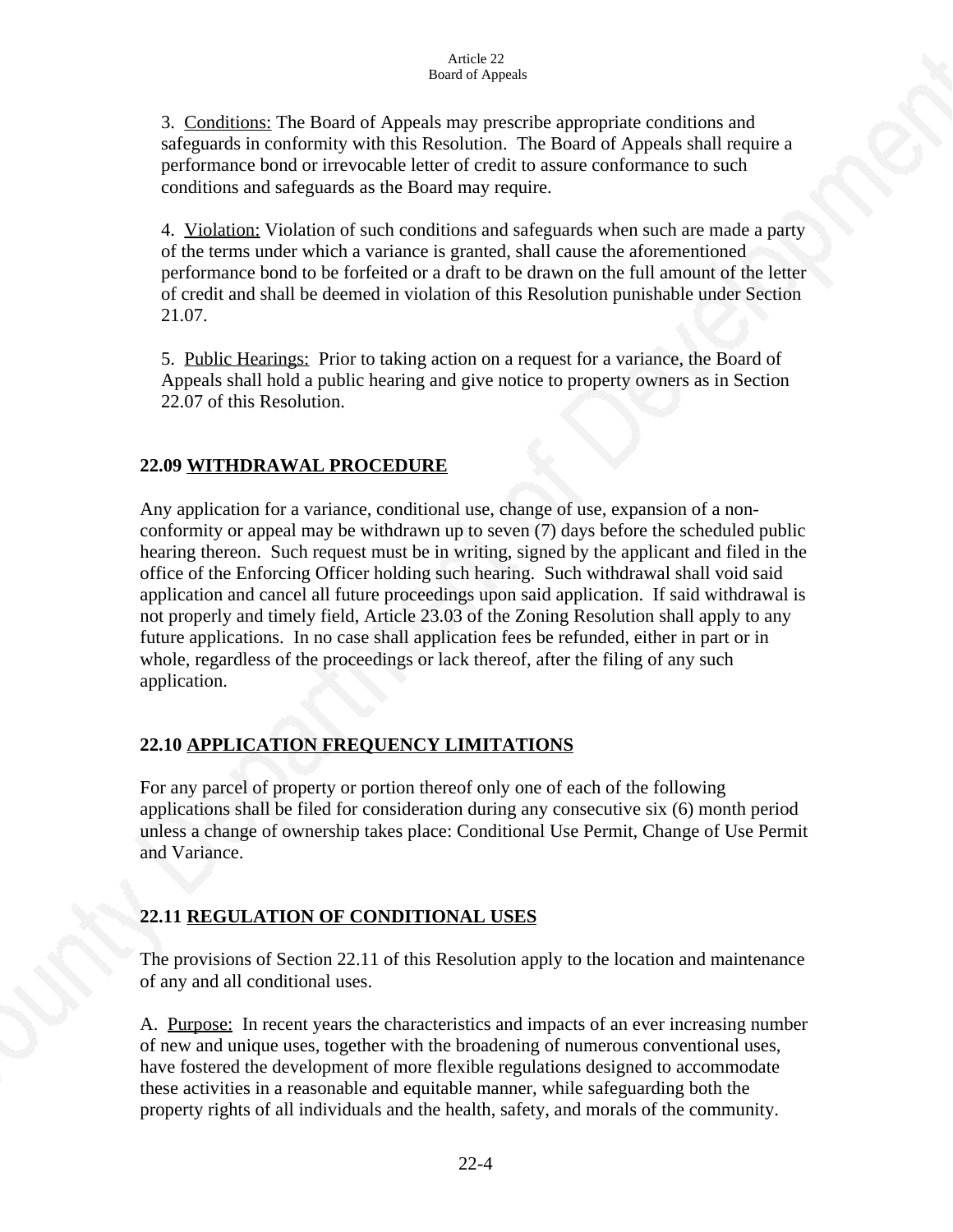Toward these ends, it is recognized that this Resolution should provide for more detailed evaluation of each use conditionally permissible in a specific district with respect to such considerations as location, design, size, method(s) of operation, intensity of use, public facilities requirements, traffic generation, impact and effect upon surrounding properties. Accordingly, conditional use permits shall conform to the procedures and requirements of this Resolution.

B. Contents of Conditional Use Permit Application: Any owner, or agent thereof, of property for which a conditional use is proposed shall make an application for a conditional use permit by filing it with the Zoning Administrator. In addition to the site plan requirements of Section 21.02 such application, at a minimum, shall contain the following information:

- 1. Name, address and phone number of the applicant;
- 2. Legal description of the property or tax map of the property;
- 3. Zoning district;
- 4. Description of existing use;

5. Description of proposed conditional use;

6. A plan of the proposed site for the conditional use showing the location of all buildings, parking and loading areas, streets and traffic access ways, open spaces, refuse and service areas, utilities, signs, yards, landscaping features, and such other information as the Board may require;

 7. A narrative statement discussing the compatibility of the proposed use with the existing uses of adjacent properties to include an evaluation of the effects on adjoining properties of such elements as traffic circulation, noise, glare, odor, fumes, and vibration;

 8. A list containing the names and mailing addresses of all owners of property within three hundred feet (300') of the property in question;

9. A fee as established by Resolution;

C. General Standards for All Conditional Uses: In addition to the specific requirements for conditionally permitted uses in Section E, the Board shall review the particular facts and circumstances of each proposed use in terms of the following standards and shall find adequate evidence showing that such use at the proposed location:

 1. Is in fact a conditional use as established under the provisions of this Resolution and appears on the list of conditionally permitted uses adopted for the district involved;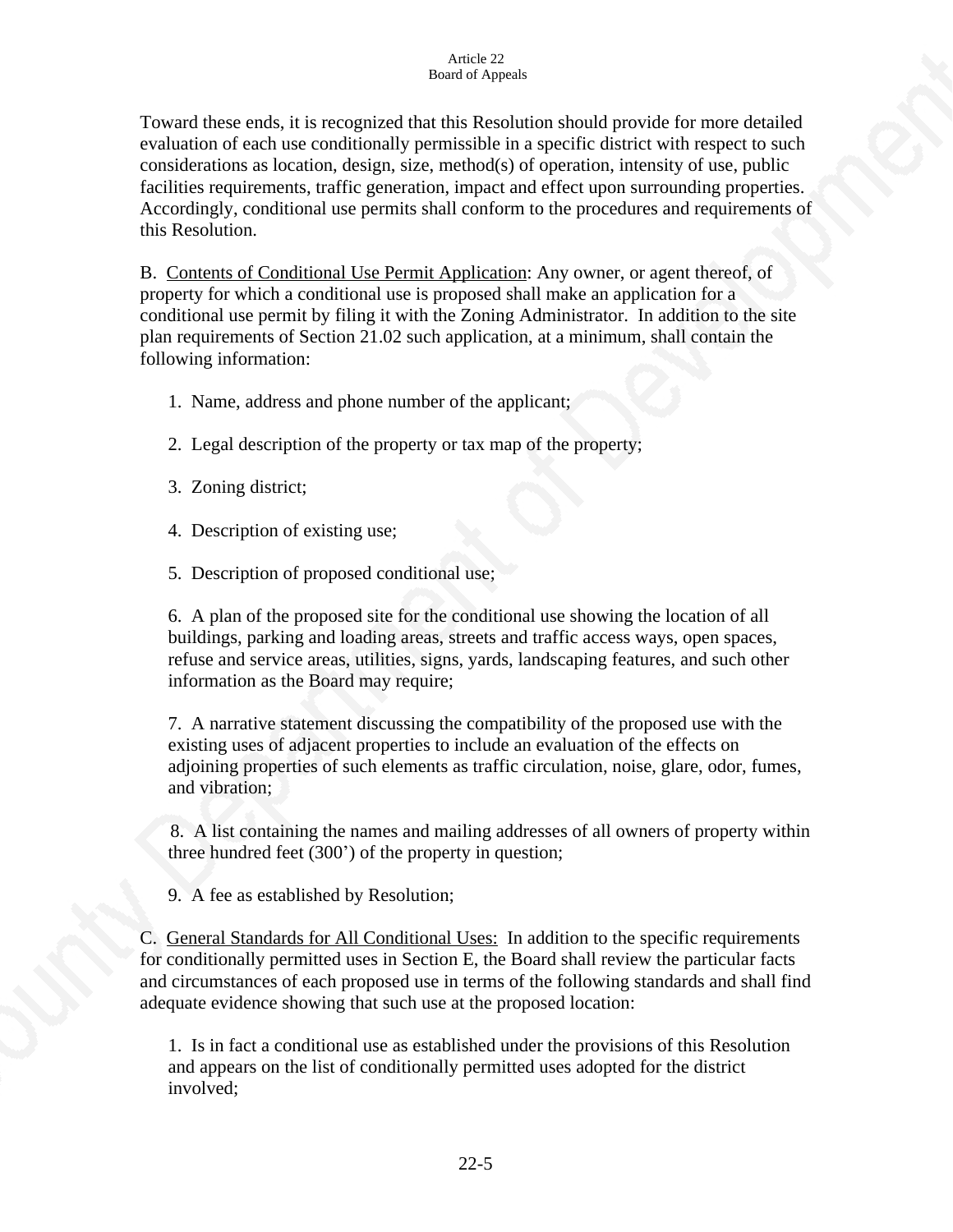#### Article 22 Board of Appeals

2. Will be in accordance with the general objectives, or with any comprehensive plan and/or the Zoning Resolution;

 3. Will be designed, constructed, operated, and maintained so as to be harmonious and appropriate in appearance with the existing or intended character of the general vicinity and that such use will not change the essential character of the same area;

4. Will not be hazardous or disturbing to existing or future neighboring uses;

5. Will be served adequately by essential public facilities and services such as highways, streets, police and fire protection, drainage structures, refuse disposal, water and sewer, and schools; or that the persons or agencies responsible for the establishment of the proposed use shall be able to provide adequately any such services;

6. Will not create excessive additional requirements at public cost for public facilities and services and will not be detrimental to the economic welfare of the community;

7*.* Will not involve uses, activities, processes, materials, equipment and conditions of operation that will be detrimental to any persons, property, or the general welfare by reason of excessive production of traffic, noise, smoke, fumes, glare, or odors;

8. Will have vehicular approaches to the property which shall be so designed as not to create an interference with traffic on surrounding public thoroughfares;

9. Will not result in the destruction, loss, or of a natural, scenic, or historic feature of major importance.

### D. Invalidation of Conditional Use Permit:

1. For the purposes of this Resolution, a Conditional Use Permit shall cease to be valid at such time as the premises for which it was issued is no longer occupied by the holder of said permit or a change of ownership has occurred or until such use is terminated by the discontinuance of the use. A Conditional Use Permit shall also be immediately invalidated upon conduct in any manner not approved by the Board of Zoning Appeals.

2. A Conditional Use Permit shall expire in one (1) year after it is issued unless actual construction has taken place or is underway except as provided elsewhere in this Resolution. A Conditional Use Permit issued for other than construction shall expire in six (6) months after it issued unless the actual use established.

3. Exceptions to Change of ownership for a Conditional Use Permit: Change of ownership shall not invalidate a conditional use permit if upon application to the Zoning Administrator, the applicant can demonstrate that the activity or use is substantially similar and consistent with the previous conditional use activity and that no changes relative to the conditions, use or surrounding area have occurred since the activity was permitted. A conditional use permit fee as established by this resolution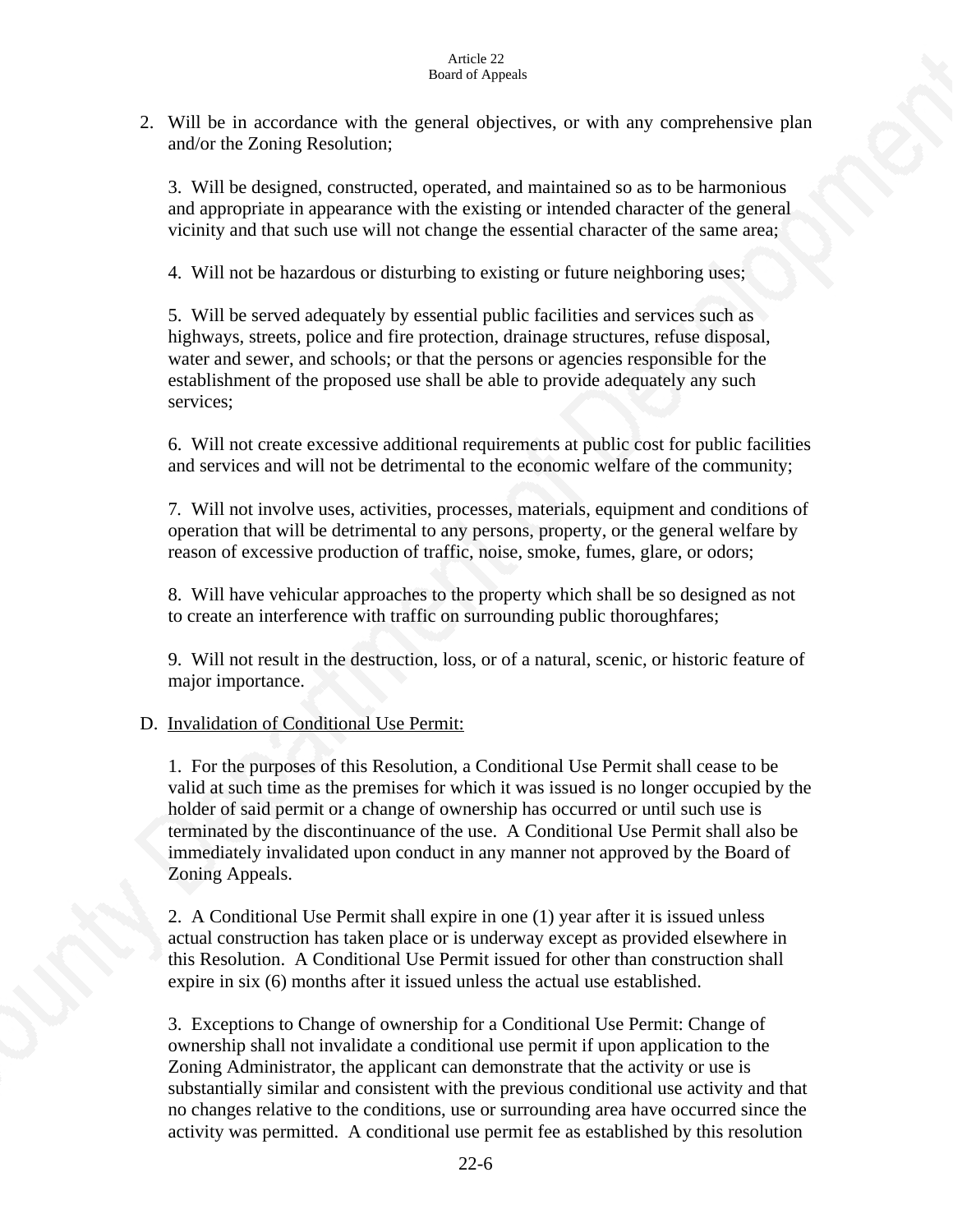shall be charged to the application. Should the zoning administrator deny the application for continuance of a conditional use, the applicant may appeal the decision or apply for another conditional use permit to the Board of Zoning Appeals as a separate action subject to the requirements of this resolution. Conditional use permits issued for a dwelling constructed as a second residence in the A-2, General Agricultural District shall be exempt from the change of ownership provisions.

E. Specific Criteria for Conditional Uses: The following are specific conditional use criteria and requirements for those uses conditionally permitted in this Resolution. Nothing in this shall prohibit the Board of Zoning from prescribing supplementary conditions and safeguards in addition to these requirements in accordance with Article 22

.

1. Mobile Home Parks: In every instance where approval has been granted by the Board of Appeals for the development of a mobile home park as a conditional use under Section 22.08, paragraph (4), all requirements of the Mobile Home Regulations of Miami County, Ohio shall be complied with:

2. Sexually Oriented Businesses: In every instance where a conditional use permit has been applied for in the I-1 Light Industrial district or I-2 General Industrial district for a Sexually Oriented Business, the applicant shall comply with the following conditions:

(a) No Sexually Oriented Business shall be established within 500 feet of any area zoned as a residential district or as an Office-Residential district. No Sexually Oriented Business shall be located within 500 feet of the right of way or any divided, limited access highway including but not limited to applicable portions of Interstate 75.

 (b) No Sexually Oriented Business shall be established within a radius of 500 feet of any school, library, or teaching, educational facility, whether public or private, governmental or commercial, that is attended by persons under eighteen (18) years of age. The term "School" includes any school grounds.

 (c) No Sexually Oriented Business shall be established within a radius of 500 feet of any park or recreational facility attended by persons under eighteen (18) years of age. The term park or recreational facility includes but is not limited to playgrounds, nature trail or recreational trails, swimming pools, reservoirs, athletic fields, basketball or tennis courts, pedestrian or bicycle paths, wildness areas, park districts or other similar public land.

(d) No Sexually Oriented Business shall be established within a radius of 500 feet of any permanently established place of religious services or worship which is attended by persons under eighteen (18) years of age or day care center of type A or B family day care home as defined by the Ohio Revised Code.

 (e) No Sexually Oriented Business shall be established within a radius of 500 feet of any other Sexually Oriented Business or any of the following: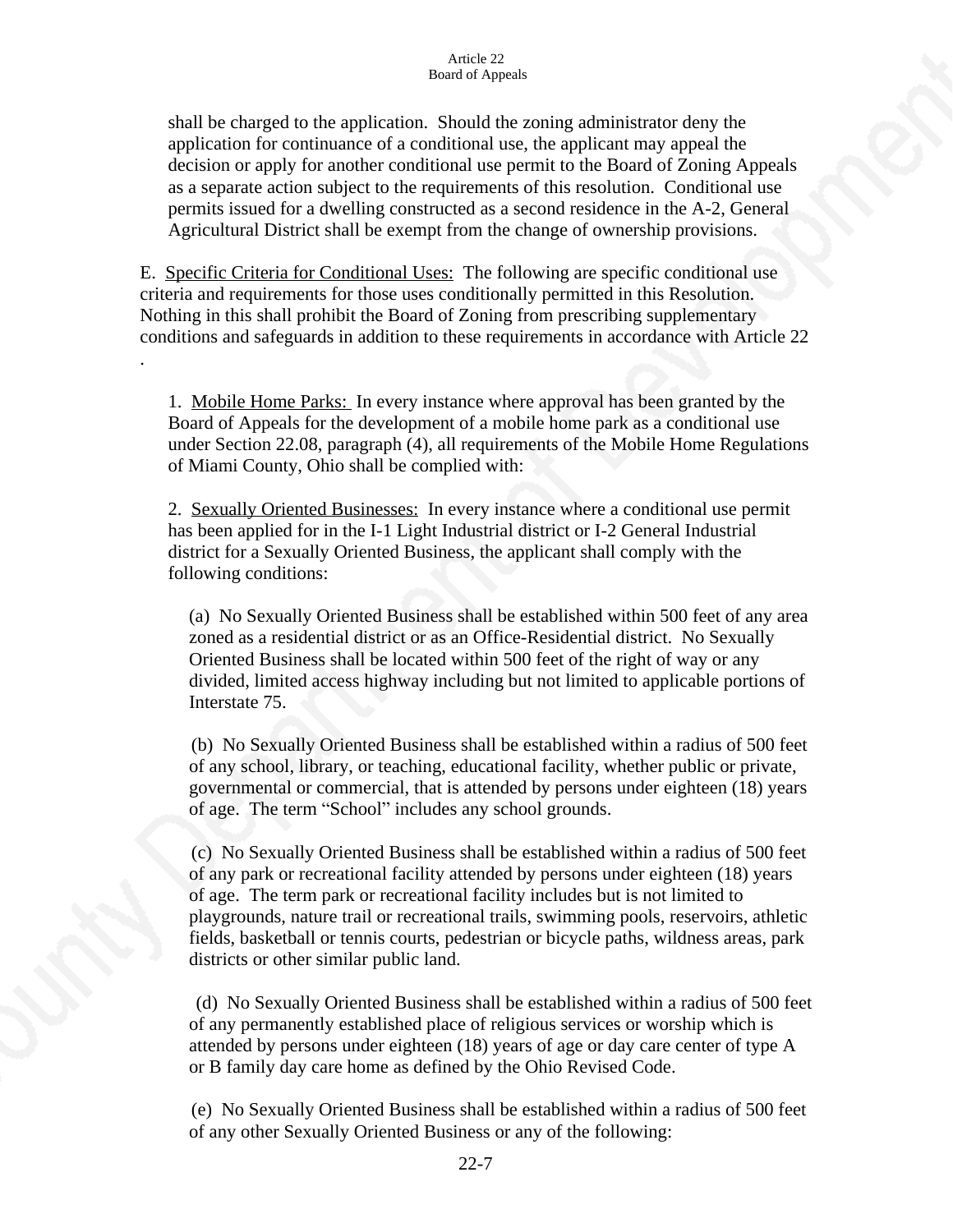#### Article 22 Board of Appeals

 (1) Establishments for the sale of beer or intoxicating liquor for consumption on the premises.

(2) Pawn shops.

(3) Pool or billiard halls.

(4) Pinball palaces, halls, or arcades.

(5) Dance halls or discotheques.

 (6) Video arcades or establishments known by other descriptions but which provide video game and/or other games or entertainment attended or participated in by persons under eighteen (18) years of age.

(7) Tattoo parlors/body piercing operations, excluding ear-piercing.

(f) Distances shall be measured by a straight line distance without regard for intervening structures from the property lines or zoning boundaries of any lot or parcel of land which includes or which is operated or used in connection with a building or in which a Sexually Oriented Business is located or in which any activity described referred to in this section is located. If property lines cannot be clearly established, measurements shall be taken from the closest exterior structural wall or section of wall enclosing the Sexually Oriented Business to the nearest property line or zoning boundary of the other use in question.

(g) Advertisements, displays or other promotional materials posted or displayed at a Sexually Oriented Business shall not be shown or exhibited so as to be visible to the public from pedestrian sidewalks or walkways, or from other public or semipublic area.

(h) All building openings, entries, windows, and the like, at any Sexually Oriented Business shall be located, covered, or screened in such a manner as to prevent any view into the interior from the exterior or any public or semi-public area, sidewalk or street. For new construction, the building shall be oriented so as to minimize any possibility of viewing the interior from public or semi-public areas, any sidewalk, or any street.

 (i) No screens, loudspeakers or sound equipment shall be used by a Sexually Oriented Business that can be seen, heard or discerned by the public from public or semi-public areas, any sidewalk, or any street.

(j) Off-street parking shall be provided in accordance with Section 17.16 for similar uses, as well as all other standards for permitted uses within the I-1 and I-2 Zoning Districts as appropriate.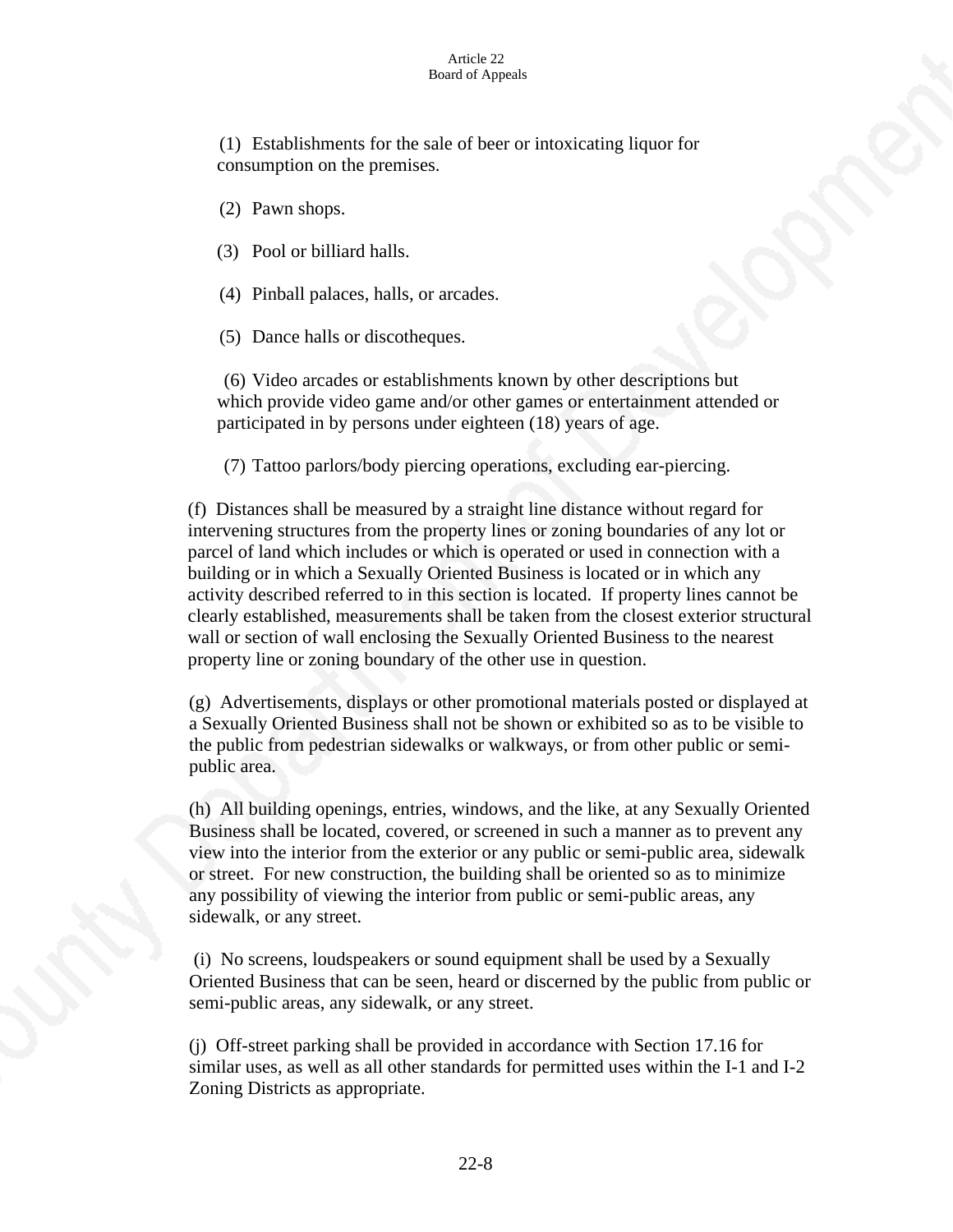#### Article 22 Board of Appeals

 3. Replacement of Nonconforming Mobile Homes: Mobile Homes intended for residential occupancy which is classified as nonconforming structures or nonconforming uses at the effective date of adoption or amendment to this Resolution may be replaced with another similar sized mobile home provided the following conditions, are met:

(a) The mobile home is-the principal unit on the lot and no other dwelling unit is on the lot.

(b) The mobile home can meet all other applicable lot area, set back, yard area requirement and other provisions of the zoning resolution.

(c) The owner or lessee of the property has furnished documentation that the existing mobile home can no longer be maintained or that the existing mobile home is a threat to the health, safety and welfare of its occupants.

 (d) On lots with more than one principal dwelling unit, the replacement of a nonconforming mobile home shall be considered as a temporary use with the following additional provisions:

(1) The premises shall be occupied by a member of the family.

(2) The applicant shall renew the conditional use permit every 18 months with the zoning enforcement officer. No fee shall be charged for this renewal.

 (3) Upon the termination of the use of the mobile home as a dwelling unit intended for occupancy for family members, the unit shall be removed from the premises within six months.

4. Home Occupations as a Conditional Permitted Use: A person may apply for a conditional use permit for a home occupation as permitted under the following criteria:

(a) Home Occupations in Residential Zoning Districts:

(1) The external appearance of the structure or structures in which the use is conducted shall not be altered. No internal or external alterations, construction, or reconstruction which detracts from the residential character of the premises accommodate the use shall be permitted.

 (2) There shall be no outside storage of any kind related to the use. No display of products maybe visible from the street. Sales of commodities not produced on the premises may be permitted provided that the commodities are specified in the application are directly and reasonably related to home occupations.

 (3)Not more than 250 square feet of the gross floor area may be used for the purpose of conducting a home occupation. The home occupation shall be limited to one room.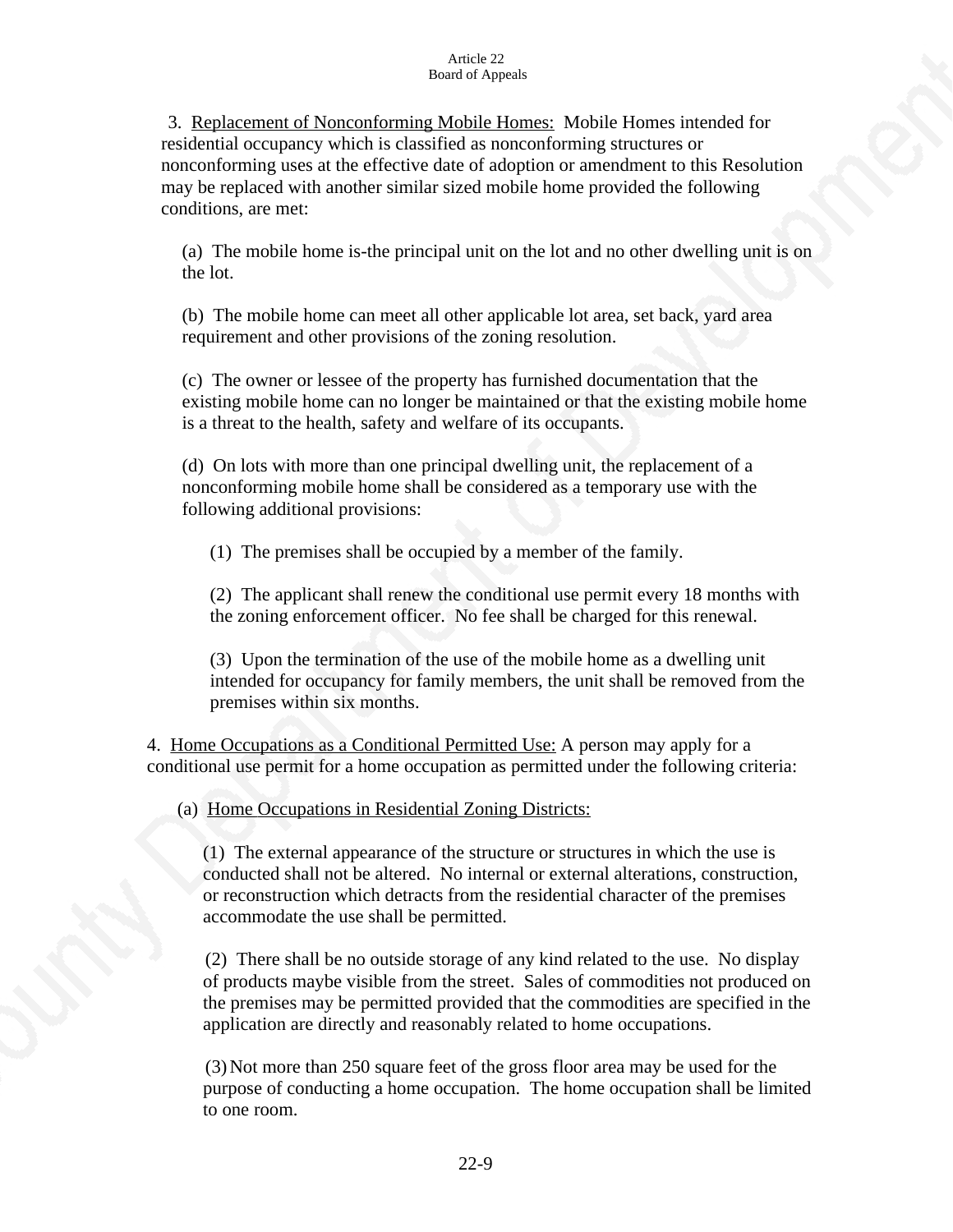(4) No equipment, process, materials, or chemicals shall be used which create offensive noise, vibration, smoke, dust, odor, heat, glare, x-rays, radiation, or electrical disturbances.

(5) No additional parking demand shall be created; no more than three receiver vehicles of such service shall be allowed at any one time.

 (6) Not more than one unanimated, nonilluminated sign no larger than one square foot shall be allowed on the premises.

- (7) No person who is not a resident of the premises may participate in the home occupation as an employee or volunteer.
- (8) Auto repair home occupations shall be prohibited in residential districts.

(b) Home Occupations in A-l, A-2, F-1 Zoning Districts:

 (1) No internal or external alterations, construction or reconstruction of the premises to accommodate the use shall be permitted which detracts from the residential and agricultural character.

 (2) Outside storage, if approved by the Board of Zoning Appeals, shall be on a limited basis to the rear yard area of the property. Such as storage area, if approved, shall be limited to those activities as specified in the application; shall not be visually obtrusive or undesirably noticeable from the street or adjacent properties. The Board may prescribe appropriate screening to further lessen the visual impact of outside storage.

 (3) Products on the exterior of accessory buildings, storage facilities and the premises may be displayed on a temporary basis from sunrise to sunset but shall not detract from the residential character of the place. The application shall specify the type of products to be displayed and where they will be displayed on the premises.

 (4) Not more than twenty-five per cent (25%) of the gross floor area of the living area on the ground floor shall be devoted to the use. Use and size of accessory buildings may be permitted provided the application so specifies and it is approved by the Board of Zoning Appeals.

 (5) No equipment, process, materials, or chemicals shall be used which create offensive noise, vibrations, smoke, dust, odor, heat, glare, x-rays, radiation or electrical disturbances.

 (6) No additional parking demand shall be created; no more than three receiver vehicles of such service shall be allowed at any one time.

 (7) Not more than one unanimated, non-illuminated sign no larger than two (2) square feet shall be allowed on the premises.